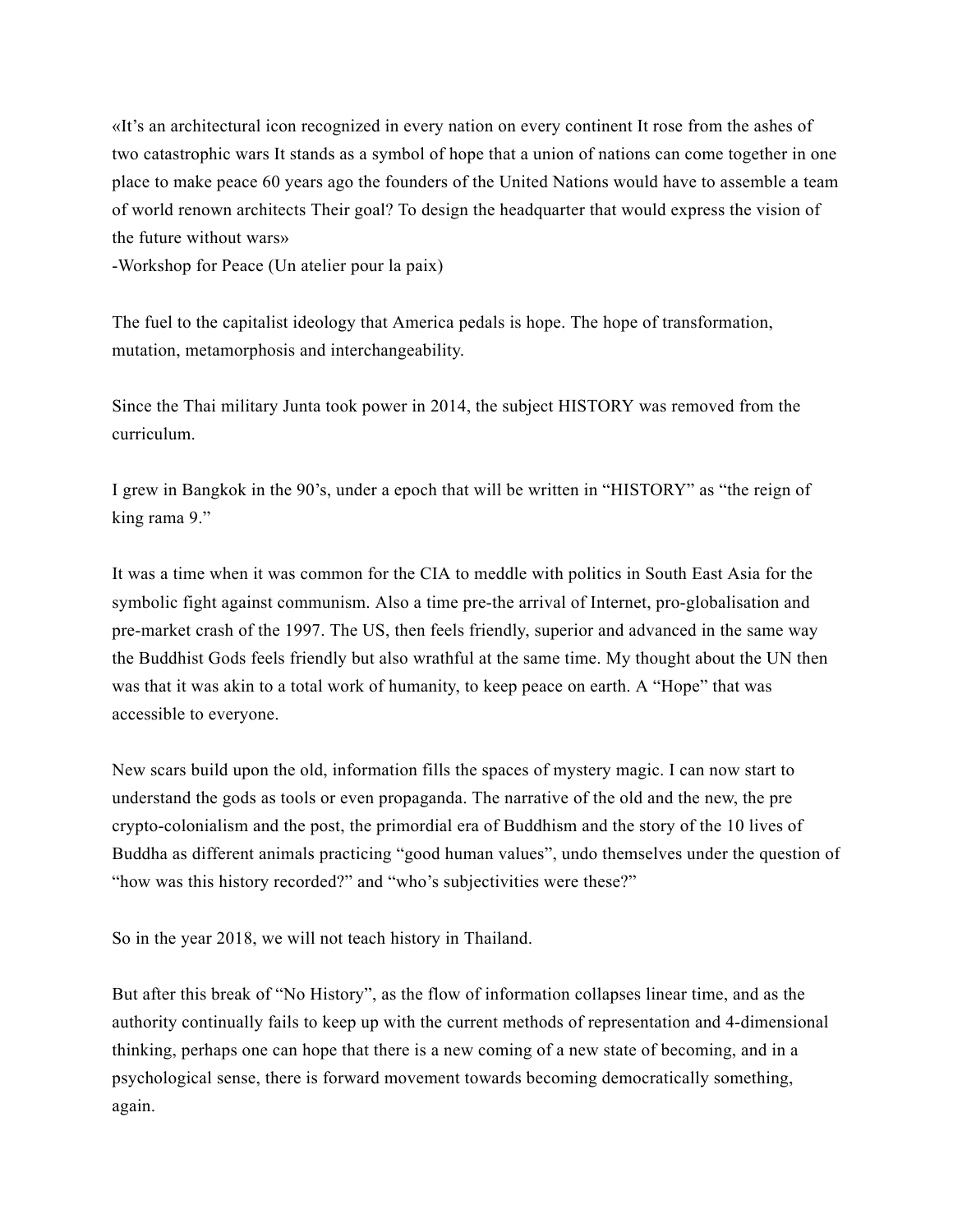The old metaphor that people of Siam together in the 90's was that we were a family. The King is the father. The United Nations organizes itself as 6 different organs that form a body, while Donna Haraway talks about the interconnectedness of species and systems as forming kinship.

With all these ways of thinking about the subject of "togetherness" considered, IN A ROOM FILLED WITH PEOPLE WITH FUNNY NAMES, bodies of animals, species, ecosystems, subjects, ideas and even Gaia, need to and wanted to be held together, for reasons other than hope.

I have been documenting my grandparents with digital video since 2011. It started when my grandfather was starting to lose the ability to recall short-term memory.

The stable ground is at times gently vibrating and at other times abruptly exploding. The only stable thing left in a world could be the recognition of your own breath. I would like to think that this recognition will exist past the point where you could breath, when your body no longer exist. All living things breathe something or another and while ghosts breathe information, you Chantri may breath people's feelings. Even if the systems that established the connections that hold us together are corrupted, bodies will continue to breathe together, molecules will form unions; unity in entropy.

## Accumulation as resistance

And for our "Body", as the organs start to fail. As the funny names are forgotten. History prevails in the form of a noise that becomes a sound and finally music. Negative becomes positive and scars layer into mounds. The pus becomes nutrients for a new species of poisonous plants that don't welcome human hardwares, in crumbs of architectural bodies that were organs that form buildings held together by an idea. The same genetic information prevails but it will mutate or die.

Some names of bodies to represent the idea: Naga, Gaia, Leviathan, Manusiha, Garuda, Akupāra, Pan.

Today I want to tell you about Pan. Pan is the root word for Panic and Pan plays a song on his flute.

## A Panic song

It's the same song my grandfather plays on his Casio Electone everytime I ask him to play something. I don't remember the name of the song but I know it's French.